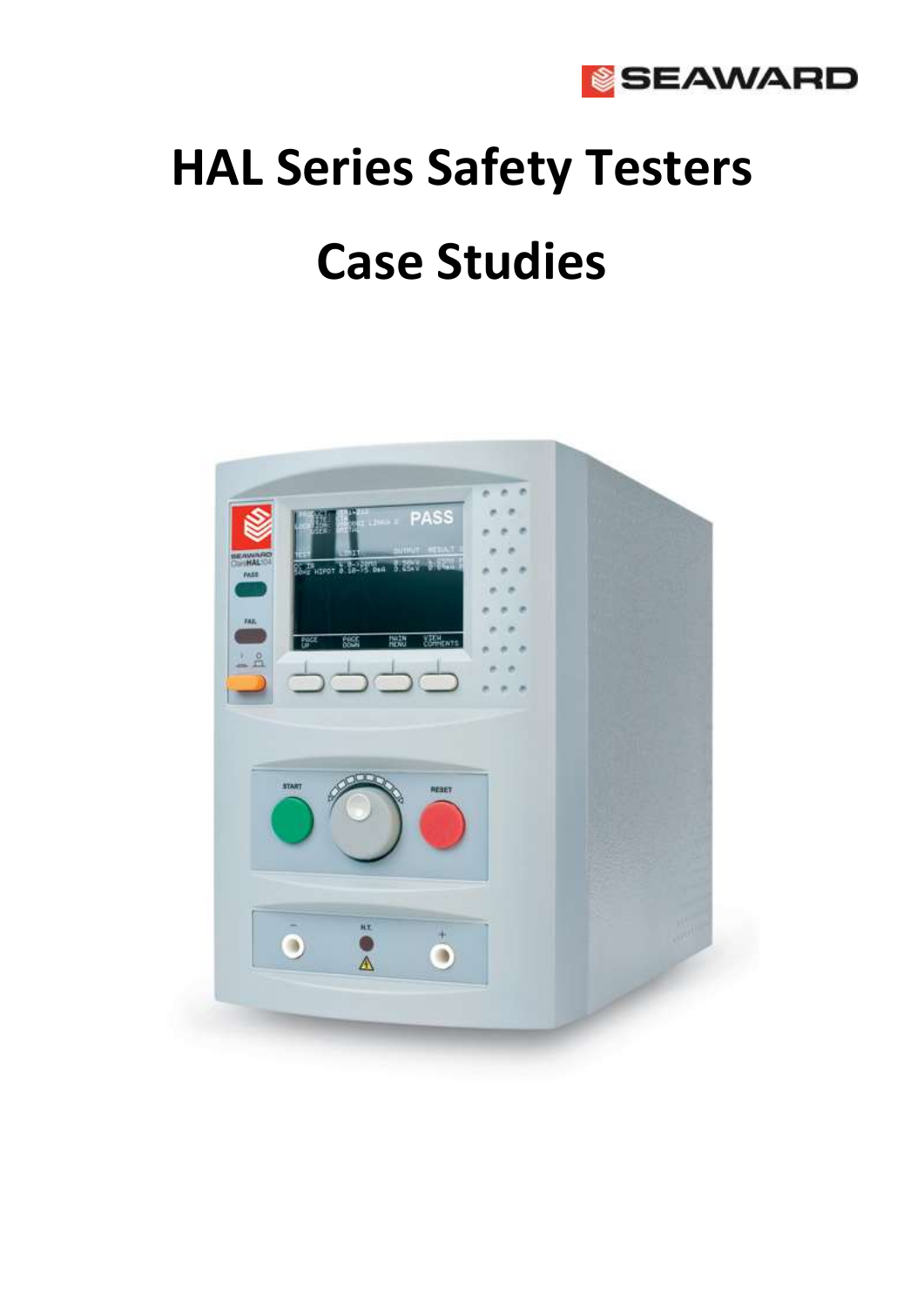

### **Contents**

| Seaward tester meets safety and compliance standards at pressure washer equipment |
|-----------------------------------------------------------------------------------|
|                                                                                   |
|                                                                                   |
|                                                                                   |
|                                                                                   |
| Seaward HAL104 shines brightly at emergency lighting company 10                   |
| Test and certification company benefits from Seaward tester's portability  12     |
| Seaward HAL104 shines in testing at industrial lighting company 14                |
|                                                                                   |
| Seaward cooks up safety test success at leading catering manufacturer  18         |
|                                                                                   |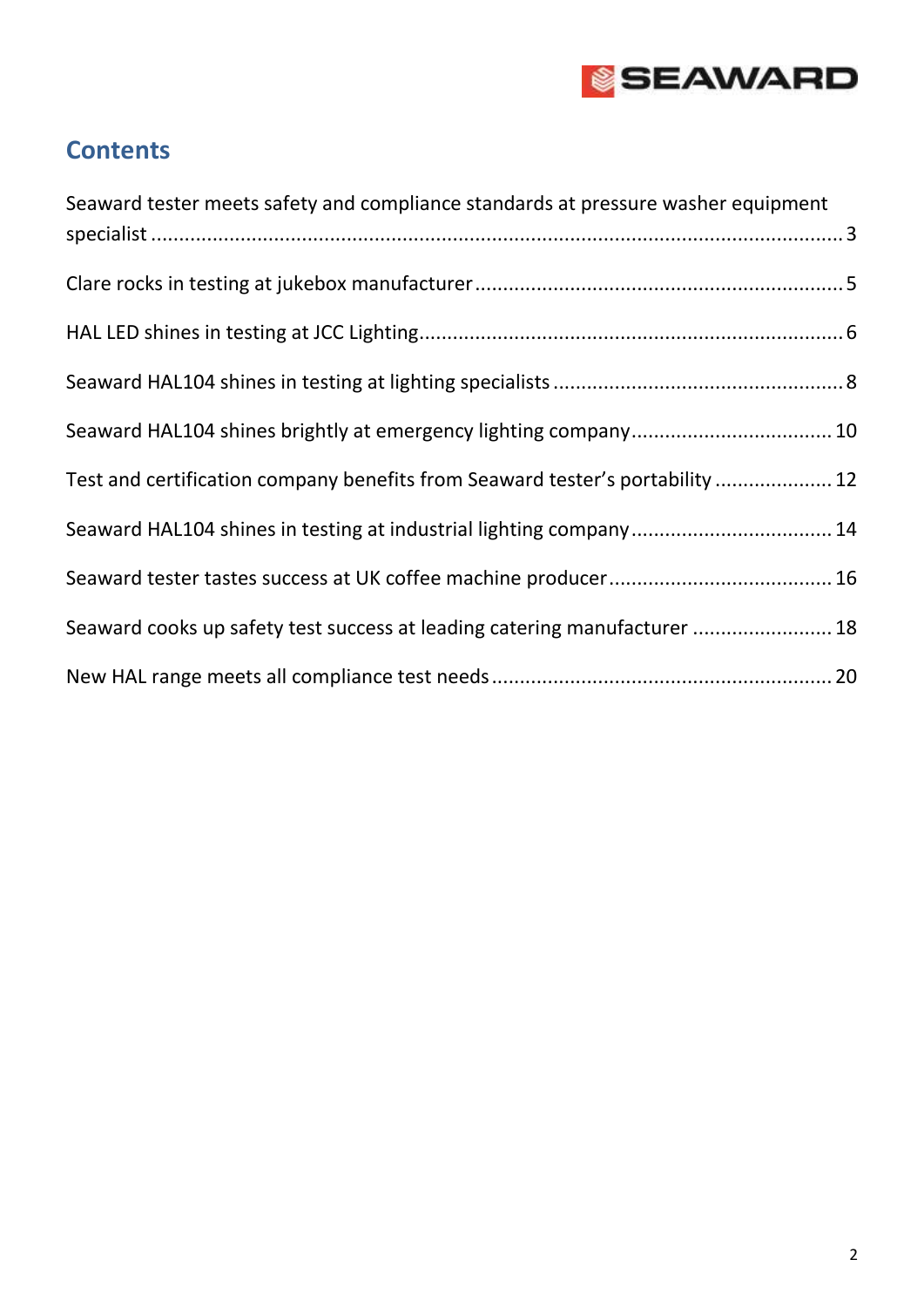# **&SEAWARD**

## <span id="page-2-0"></span>**Seaward tester meets safety and compliance standards at pressure washer equipment specialist**

JMS Janitorial Supplies, who undertakes the refurbishment of thousands of Karcher electric pressure washers sent to its site in Surrey by retailers from across the UK, uses 6 HAL 103 electrical safety testers to ensure improved compliance with standards for Class I and Class II electrical products.

The JMS operation, which has been in place for the last 12 months, currently tests in excess of 150 washers a day with comprehensive earth bond, insulation resistance and flash testing at its 10,500 sq. ft. purpose-built facility in Betchworth.

The HAL 103 is a fast and efficient automatic industrial test solution, which records results and enables accurate testing to be carried out in line with relevant standards at all times.

Test information captured by the instruments is collected and stored on a PC database via Seaward's Safety-eBase software programme. A certificate, which includes a product barcode and serial number, is then issued for each washer to prove that it has been properly tested and safe to use.



Operations director, Simon Cuthbert, said the HAL 103 was an excellent and reliable tester, providing a high standard of performance in a demanding environment.

"With the high volume of units that are being refurbished on a daily basis we needed a highly effective and robust industrial testing solution.

"The HAL not only provides this but is also easy to use, enabling the operator to simply complete the required tests and accurately record the results all at once at the press of a button," he said.

The HAL103 meets the requirements of demanding type testing or electronic design applications, performing a suite of standard electrical safety tests and allowing full traceability of test results and records via internal data memory storage.

It performs earth bond, AC/DC hi pot (flash) and insulation testing to ensure the compatibility of Class II electrical products with technical and performance standards.

Product serial numbers and test sequences can be selected by scanning in pre-defined bar codes making the equipment ideal for ISO traceable systems in QA, conformance and production line applications.

The HAL 103 has DC and selectable 50 or 60 Hz outputs for flash testing and incorporates a 0-40A constant current low voltage ground bond test. Other features include a large high contrast bar graph display of the test output and measured test parameters.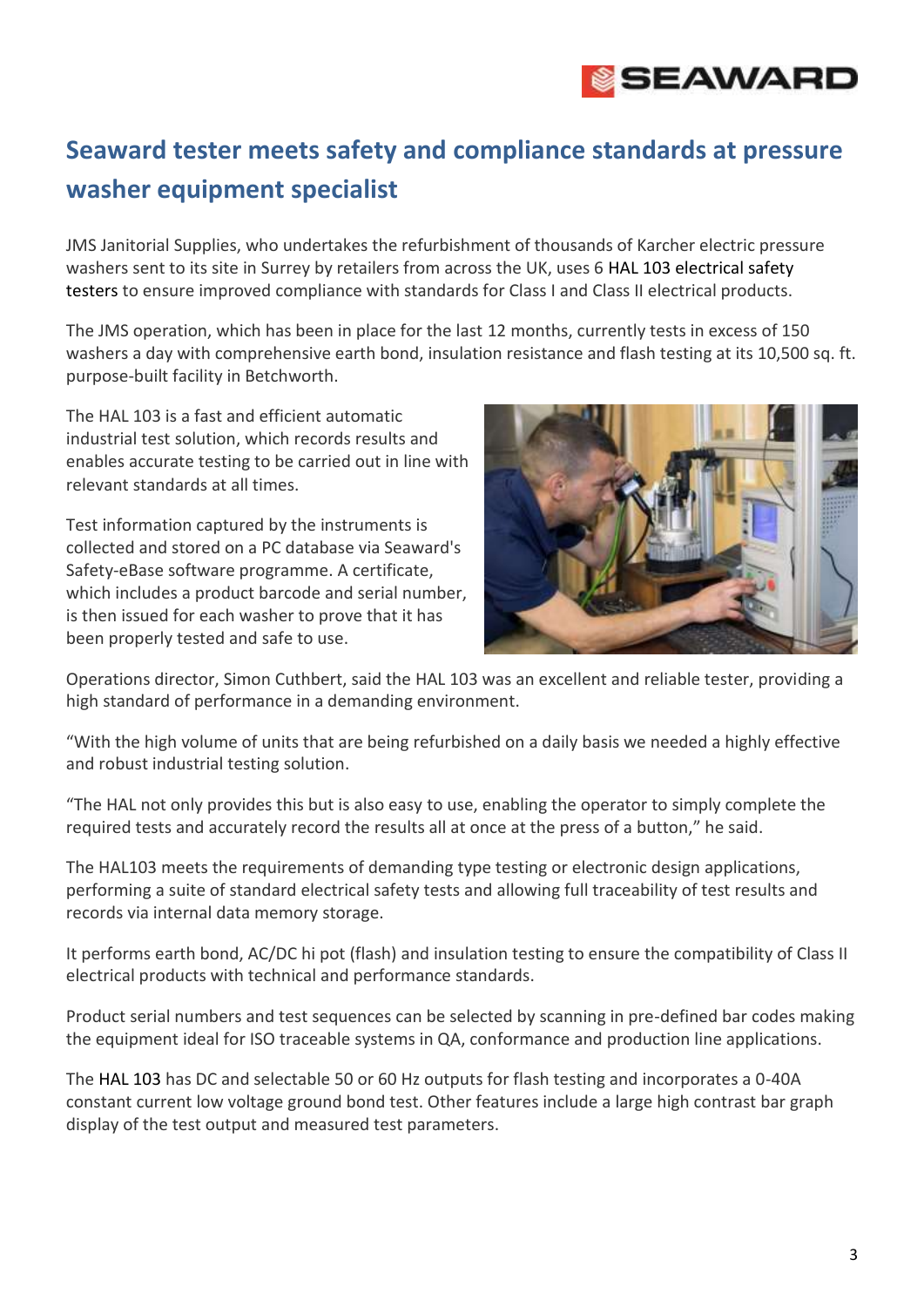

Specialist software and a large capacity internal database capable of storing up to 6,000 records gives the test instrument the ability to store test details and results against individual equipment serial numbers. Test reports can be downloaded directly to a PC for the generation of complete test data records.

HAL 103 forms part of a comprehensive range of microhmmeters and precision measurement instrumentation from Seaward.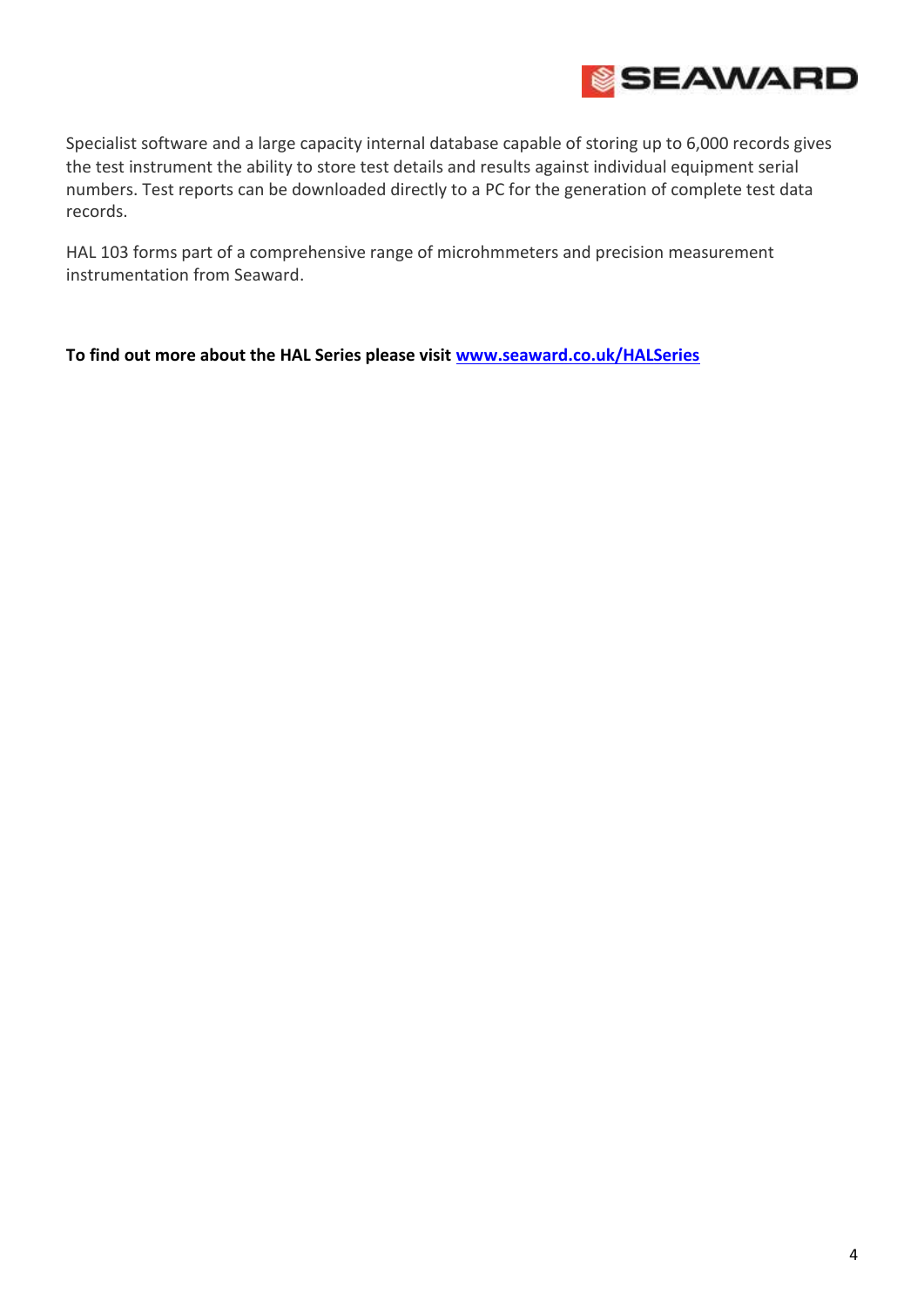

#### <span id="page-4-0"></span>**Clare rocks in testing at jukebox manufacturer**

Clare's multi-function HAL 101 programmable tester is rocking to a different beat after being specified for hipot testing at the UK's only classic jukebox manufacturer.

Sound Leisure, one of only two companies in the world producing classic 1940s and 1950s style jukeboxes, is using the HAL 101 to test the transformers used in the products its supplies to customers and distributors throughout North America.

At its Leeds factory, dozens of new retro-styled jukeboxes are hand-made for American and Canadian customers each year before being tested to ensure they operate safely and perform as required.

Production line testing is undertaken as part of the company's stringent quality assurance programme to ensure the jukeboxes comply with US safety regulations UL 60065 and that they are safe for 110v operation before being shipped.



The HAL 101 enables Sound Leisure to undertake fast and accurate electrical safety testing without damaging the product under test, capturing important data and completing testing in line with the relevant compliance and product testing standards.

Pete Longley, Sound Leisure's safety manager, said the HAL 101 was a good instrument that worked well in an engineering environment to deliver fast and reliable testing.

He added: "The HAL 101 performs well as an important part of our safety testing programme. It is straightforward and easy-to-use, enabling us to complete testing quickly while recording the results simultaneously - all at the press of a button."

The HAL 101 is a programmable hipot tester with a user interface that enables manual use within a product compliance environment. It can be used with a barcode scanner to automate the production flow and enable the tester to be linked directly with most ISO quality systems.

Traceability is an important aspect of any safety programme and the tester can collect up to 6,000 test results internally before downloading these to a PC. It also incorporates various input and output ports, which allow the test to be mechanised when connected to a suitable safety enclosure or initiated from external controls.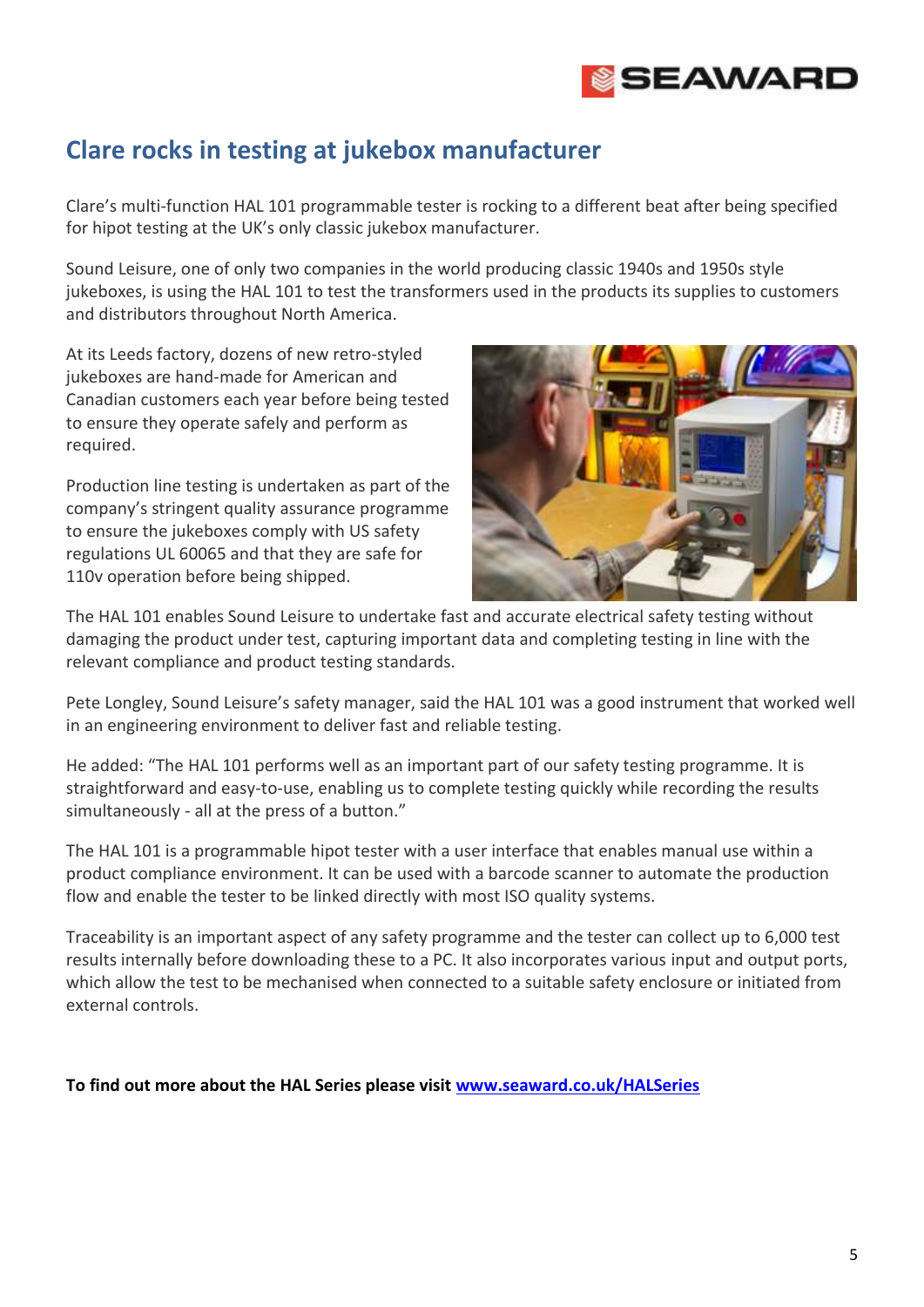# **SEAWARD**

#### <span id="page-5-0"></span>**HAL LED shines in testing at JCC Lighting**

A leading manufacturer of commercial and domestic lighting has improved electrical safety testing of its range of LED products using a low power multi-function HAL LED tester from Clare.

JCC Lighting Products Ltd, designs, sources and manufactures light fittings suitable for customers in domestic lighting, office lighting, industrial and retail lighting markets in the UK and growing international markets.

This includes a range of advanced LED downlights, LED panels, wall and ceiling lights, track and spotlight systems, and traditional wall lanterns.

The company's facility at Bognor Regis, Sussex has been using a HAL LED on its production line to batch test LED units manufactured or converted before they are distributed to UK electrical wholesalers and international customers

The HAL LED, which provides power measurement of less than 1000W with a resolution of 200mW, performs



continuity and ground/earth bond tests alongside AC/DC Hipot (FLASH/Dielectric Strength) to ensure JCC's products guarantee product quality, performance and reliability and are safety compliant with EN 60598. This covers the safety of fixed lighting equipment such as recessed and surface luminaires.

Function testing is also undertaken as part of the programme to check that each unit switches on/off and lights correctly at the required power consumption levels and that any ancillary equipment works in accordance with technical specifications.

This ensures products are safe to use after leaving the factory gate and that a test record is produced for all manufactured units in the advent of any damage during distribution or to track and trace any product returns - in line with the company's quality assurance programme.

Michael Rickwood, technical manager at JCC, said: "The HAL LED is an impressive multi-function test platform, providing faster and more accurate testing at low power levels.

"It gives us the reassurance and peace-of-mind that every unit leaving the production line is 100% safeto-use and functions as required."

He added that Clare's also a good supplier providing a responsive and professional service.

"The company is an excellent supplier whose high performance, added value solutions enable companies like ours to fully comply with demanding electrical safety testing. I've also been particularly impressed by the quality and efficiency of their aftersales support, which is very good."

The HAL LED delivers better resolution at low power to offer greater control of the output of products under test, ensuring improved accuracy and quality control standards during manufacturing.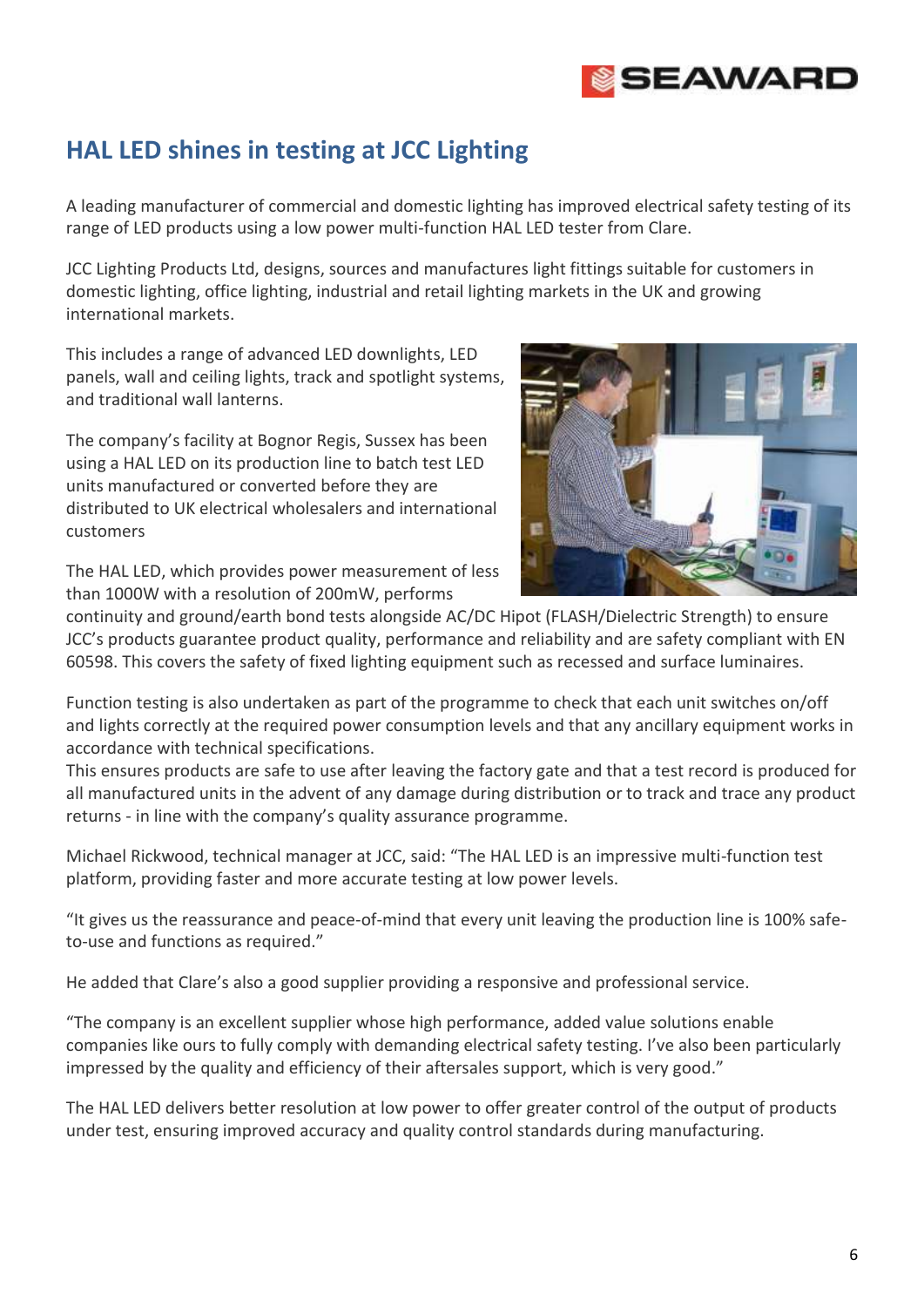

Manufacturers such as JCC can complete end of line tests with the additional benefit of full functionality testing of the operation of the equipment, ensuring consistent quality control throughout the production process.

The HAL LED combines the performance of a multi-function production line safety tester with load and power factor measurement for product energy consumption and ratings assessments. The tester can be fully integrated into automated manufacturing systems with selectable sensors and enclosure interlocks, or by ultimate control using remote PCs and PLCs.

A large, clear full graphic display presents information either in a numerical or analogue format and a powerful internal memory allows the storage of up to 6,000 test results and up to 50 configurable test routines. The instrument can also be interfaced with a variety of accessories ranging from bar code scanners to pass/fail label printers.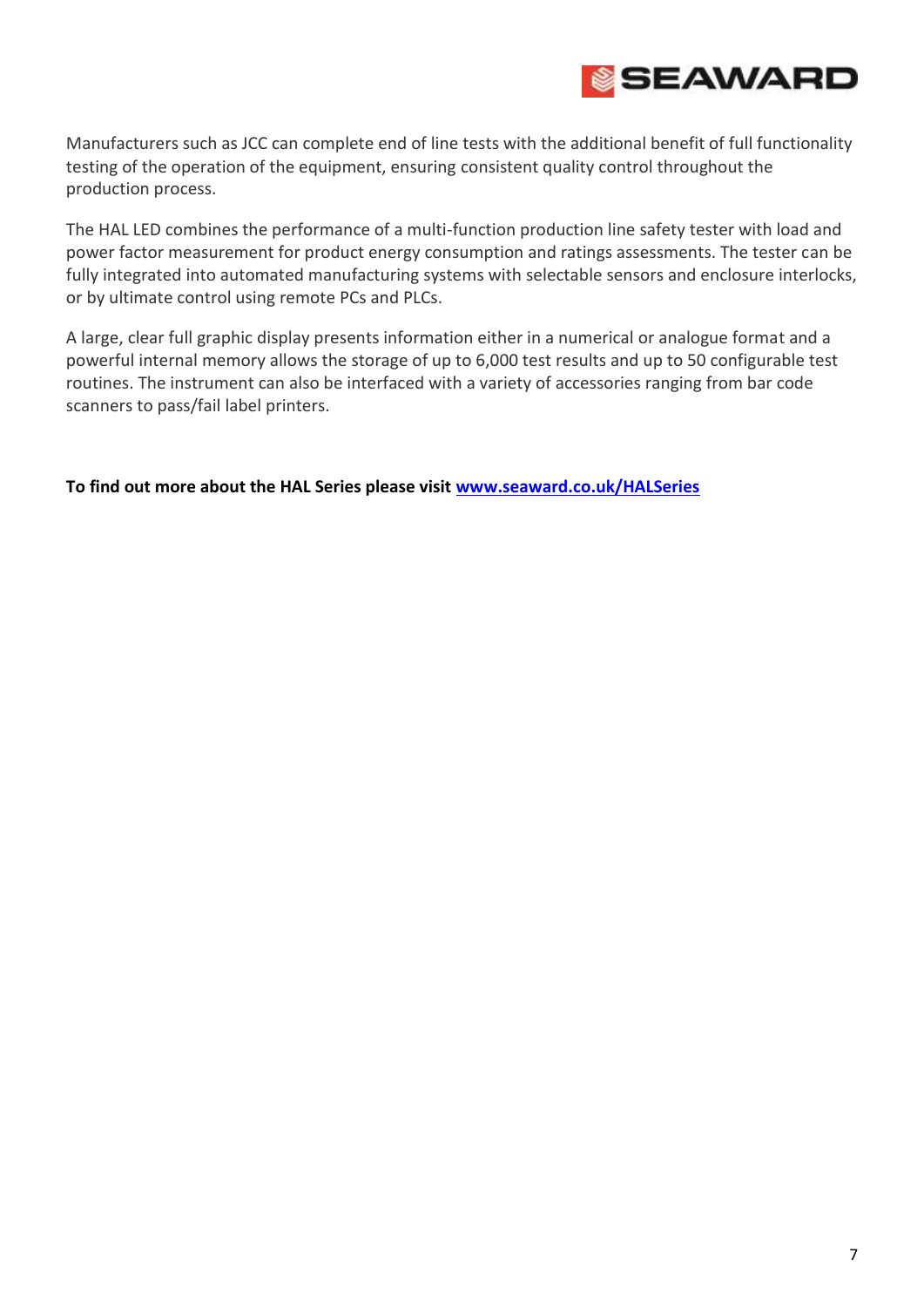

#### <span id="page-7-0"></span>**Seaward HAL104 shines in testing at lighting specialists**

Martech UK Ltd, which designs and manufactures a wide range of energy efficient light fittings, has improved its electrical safety testing procedure by installing an automatic system provided by the advanced HAL 104 from Clare.

At its factory in West Yorkshire, Martech has been using ten HAL 104s on stock, assembly and subassembly production lines to test upwards of 600 units which it manufactures daily.

There, the HAL 104s perform a range of Class I, II and III tests to ensure compliance with EN 60598 and guarantee product quality, performance and reliability, including earth continuity, insulation resistance test and lightup/load test.

Function testing is also undertaken as part of a production line programme to check that units switch on/off and light correctly and that any ancillary equipment works in accordance with stringent performance criteria.



The digital HAL 104s, which replaced three different types of test equipment, are fast, high performance automatic

instruments which record test results and ensure accurate testing is carried out in line with relevant product standards at all times.

This ensures that products leaving the factory gate are safe to use and that damage to delicate electronic and electrical components is avoided in line with the company's quality assurance programme.

Edmund Reed, Martech's quality manager, said the ability to set up the HAL 104 via a bar code input is advantageous, enabling tests to be fully controlled and operators to undertake testing in line within specific parameters.

He said: "The HAL 104 is an excellent instrument, which works extremely well providing fast, accurate and reliable testing in a demanding production environment.

"Using the all-in-one features of the HAL has led to greater automated testing and ultimately improvements in production line manufacturing and quality. Features like the barcode scanner, which improves data logging and traceability, are particularly beneficial."

The HAL 104 combines the performance of a multi-function production line safety tester with load and power factor measurement for product energy consumption and ratings assessments.

The instrument meets the end of line electrical safety compliance tests required by the majority of national and international product safety standards, including EN 60335, EN 60745 and EN 60598 and others.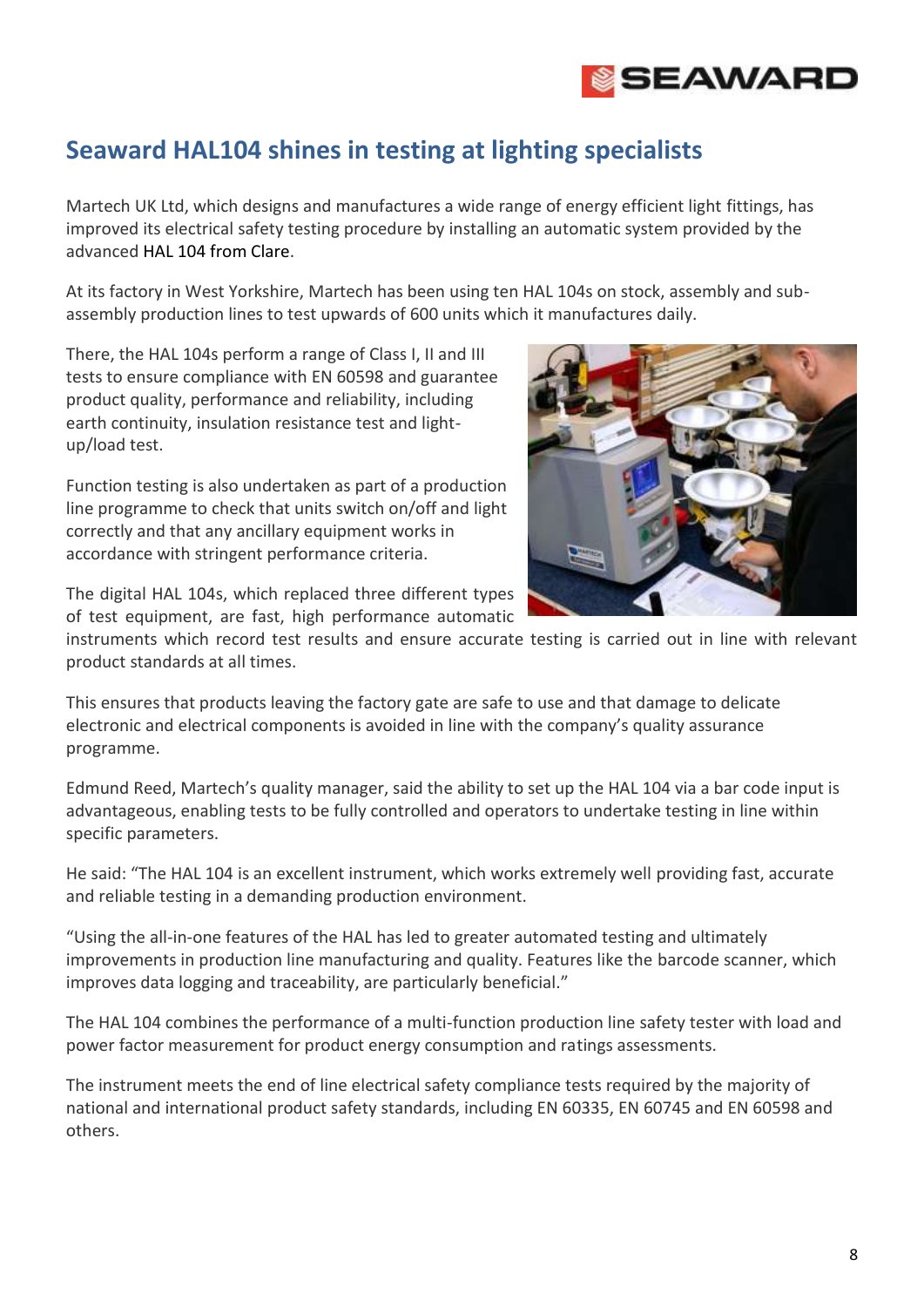

As well as load and power functional tests, the new tester incorporates AC/DC Hipot (flash/dielectric strength), insulation, ground/earth bond testing to programmable up to 40A, load switching to 26A with measurement to 20 milliamps and leakage to 100 microAmps.

The new tester has widespread applications in production situations where high resolution performance measurements are important and can be used as a manual stand alone tester with simple push button test activation.

Alternatively, it can be fully integrated into automated manufacturing systems with selectable sensors and enclosure interlocks, or by ultimate control using remote PCs and PLCs.

A large, clear full graphic display presents information either in a numerical or analogue format and a powerful internal memory allows the storage of up to 6,000 test results and up to 50 configurable test routines. The instrument can also be interfaced with a variety of accessories ranging from bar code scanners to pass/fail label printers.

The HAL 104 meets all of the requirements of the various British and European standards in relation to high voltage testing and incorporates fully isolated high voltage outputs to ensure the highest levels of operator safety.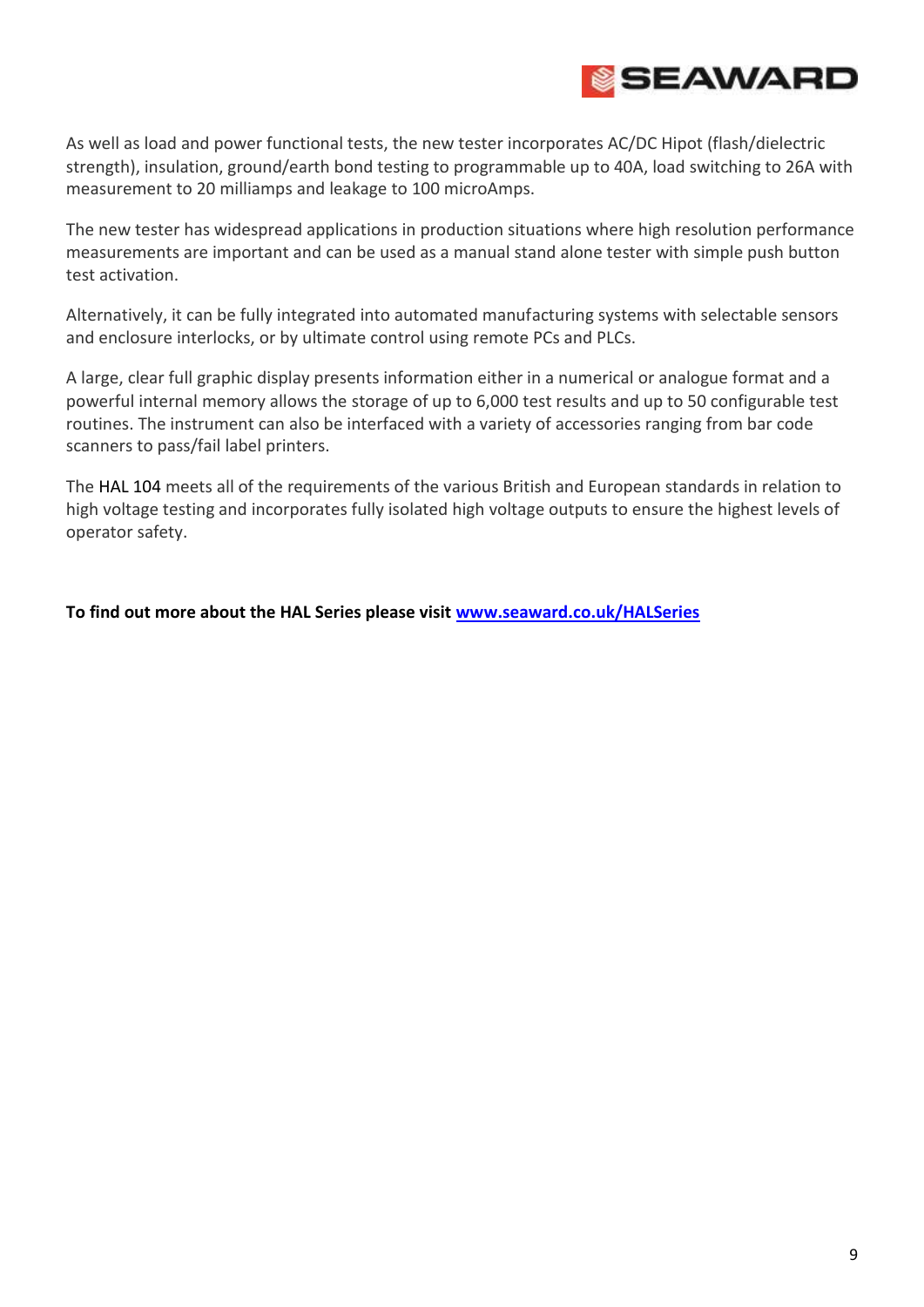

#### <span id="page-9-0"></span>**Seaward HAL104 shines brightly at emergency lighting company**

A leading manufacturer of commercial emergency lighting products has improved electrical safety test standards using the advanced HAL 104 multifunction tester from Clare.

Nu-Era Lighting Ltd, a member of the Industry Committee for Emergency Lighting (ICEL), designs and supplies a range of fluorescent and discharge lighting systems for public sector buildings, including vandal resistant, IP65 rated weatherproof, EXIT signs and emergency luminaires.

The company's facility at Witham, Essex, has been using four HAL 104s on its two production lines to test upwards of 1,500 units manufactured each week before distribution to electrical wholesalers around the UK.

The HAL 104 performs a range of important safety tests during production, including earth bonding at 10A, DC insulation resistance at 500VDC and checking for power leakage, to ensure compliance with EN 60598 and guarantee product quality, performance and reliability.

Function testing is also undertaken as part of the test programme to check that each unit switches on/off and lights correctly at the required power consumption levels and that any ancillary equipment works in accordance with technical specifications.

This ensures Nu-Era products are safe to use after leaving the factory gate and that an accurate test record is maintained for all the units produced in the advent of any later damage during distribution or to track and trace any product returns - in line with the company's quality assurance programme.

The digital HAL 104s, which replaced manually operated test equipment, are fast, high performance automatic instruments which record test results and ensure accurate testing is carried out in line with relevant product standards at all times.

Nu-Era Lighting is seeing strong demand for its products from customers so, in a move to further secure product quality and reliability, the company plans to introduce two HAL104s as it gears up for expansion into a new workshop unit at its Witham site.

Olly Mansell, technical manager, said: "The HAL 104 is a brilliant piece of kit, providing fast, accurate and extremely reliable testing.

"It provides us with the confidence and peace-of-mind knowing that every unit leaving the factory for the customer is 100% safe-to-use and works properly.

"And this is all supported and backed-up by a traceable test record and certificate to guarantee quality standard and reliability."

He added that features like the barcode scanner, which improves data logging and traceability, and the ability for the test results to be networked will be particularly beneficial in future.

The HAL 104 combines the performance of a multi-function production line safety tester with load and power factor measurement for product energy consumption and ratings assessments.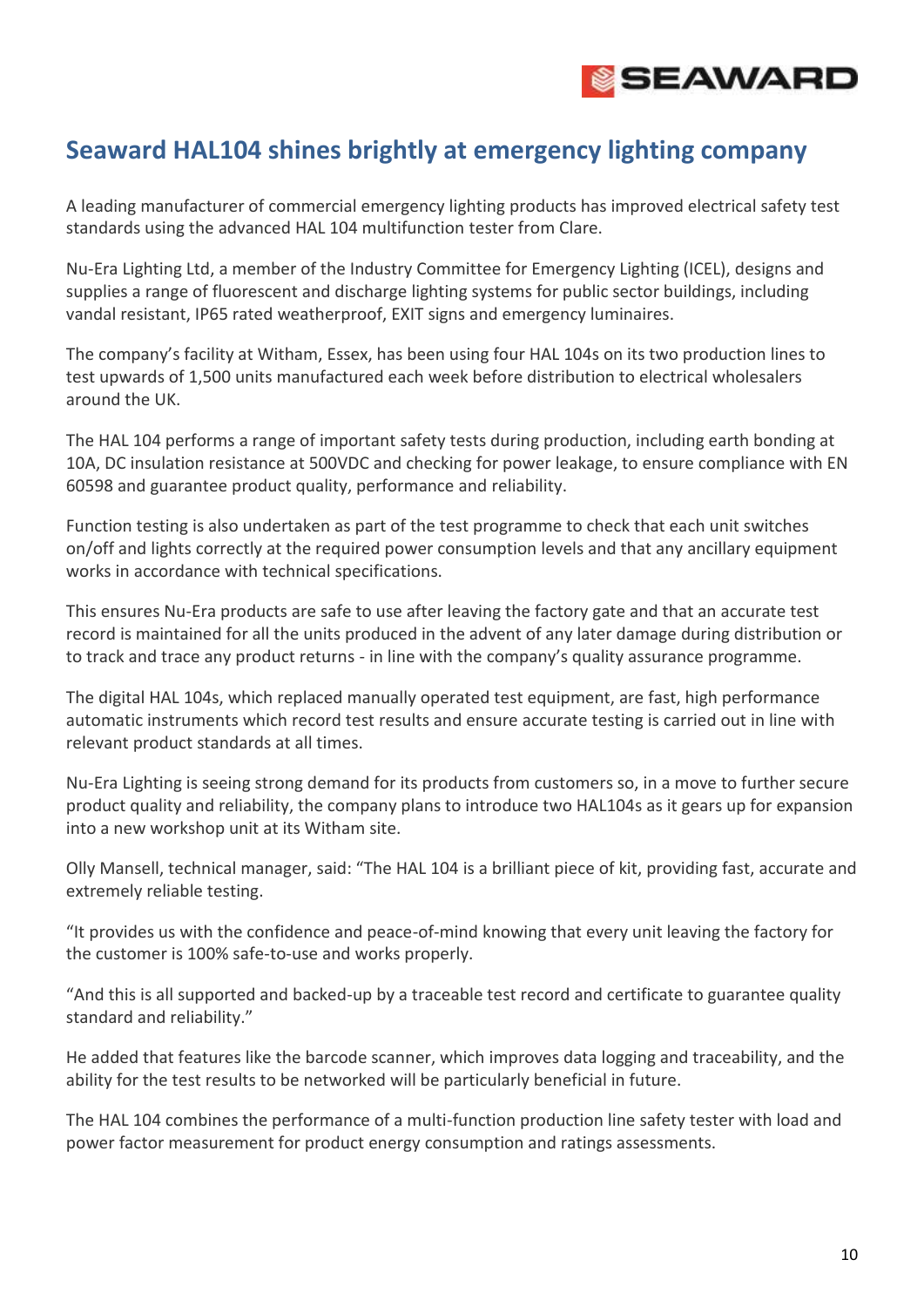

The instrument meets the end of line electrical safety compliance tests required by the majority of national and international product safety standards, including EN 60335, EN 60745 and EN 60598 and others.

As well as load and power functional tests, the new tester incorporates AC/DC Hipot (flash / dielectric strength), insulation, ground/earth bond testing to programmable up to 40A, load switching to 26A with measurement to 20 milliamps and leakage to 100 microAmps.

The new tester has widespread applications in production situations where high resolution performance measurements are important and can be used as a manual stand alone tester with simple push button test activation.

Alternatively, it can be fully integrated into automated manufacturing systems with selectable sensors and enclosure interlocks, or by ultimate control using remote PCs and PLCs.

A large, clear full graphic display presents information either in a numerical or analogue format and a powerful internal memory allows the storage of up to 6,000 test results and up to 50 configurable test routines. The instrument can also be interfaced with a variety of accessories ranging from bar code scanners to pass/fail label printers.

The HAL 104 meets all of the requirements of the various British and European standards in relation to high voltage testing and incorporates fully isolated high voltage outputs to ensure the highest levels of operator safety.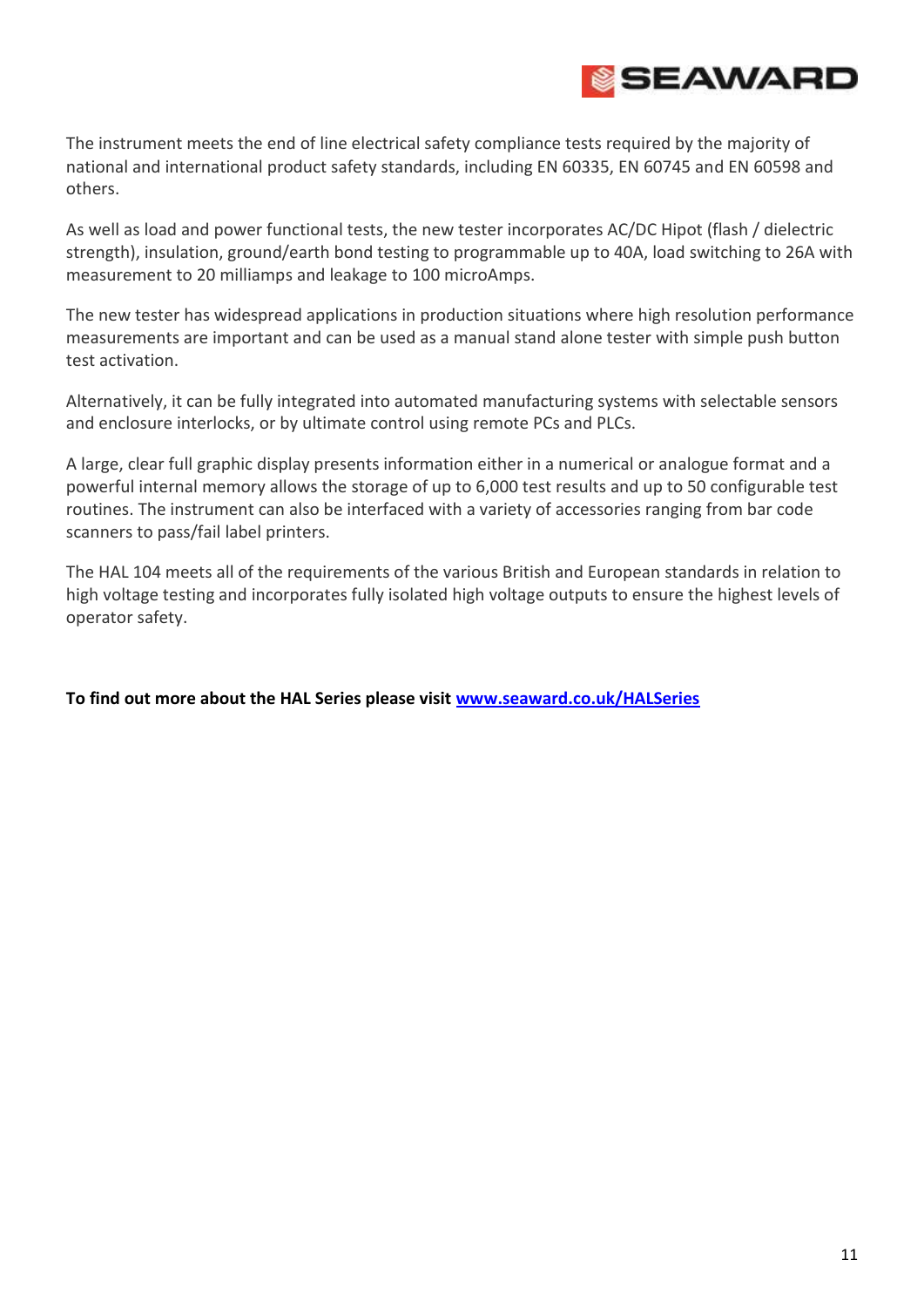![](_page_11_Picture_0.jpeg)

# <span id="page-11-0"></span>**Test and certification company benefits from Seaward tester's portability**

One of the UK's leading test and product certification providers is using the versatile HAL 103 multifunction safety tester from Clare, benefiting from the tester's multi-function capability and portability.

TÜV SÜD undertakes safety testing of electrical items ranging from IT, telecommunications and white goods through to brown goods, laboratory products and medical devices, both in its own laboratories and at manufacturers' premises.

This often involves scheduling testing at short notice anywhere in the country to ensure products comply with relevant safety standards and are safe for use by customers once they leave the factory gate.

Previously, engineers had to use three separate testers to carry out earth bond, insulation resistance and HiPOT (flash) testing.

Now, in a move which has seen TÜV SÜD replace its older, much less portable, testers, the company is using two portable HAL 103 units, which enable its team of 18 engineers to move quickly from site-to-site undertaking three important electrical safety tests using a single portable instrument.

![](_page_11_Picture_7.jpeg)

Safety Compliance manager Richard Poate, based at the company's Fareham headquarters, said the Clare HAL 103 is an excellent tester, delivering time-saving benefits.

"The great advantage for us is that the HAL 103 is portable, making it easy to transport to different locations. This enables our engineers to complete test programmes easily and efficiently, while ensuring quality of service is never compromised.

"It's also a very reliable and flexible tester, enabling the operator to simply complete the required tests and accurately record the results all at once, at the press of a button."

The HAL103 meets the requirements of demanding production line, type testing or electronic design applications - performing the complete suite of standard electrical safety tests and allowing full traceability of test results and records via internal data memory storage.

The tester performs earth bond, AC/DC hi pot (flash) and insulation testing to ensure the compatibility of Class II electrical products with technical and performance standards.

Tests can be applied individually or in set automatic sequences for repetitive multi-test routines. Test specifications can be quickly configured into the tester by scanning in pre-defined bar codes making the equipment ideal for ISO traceable systems in QA, conformance and production line applications. These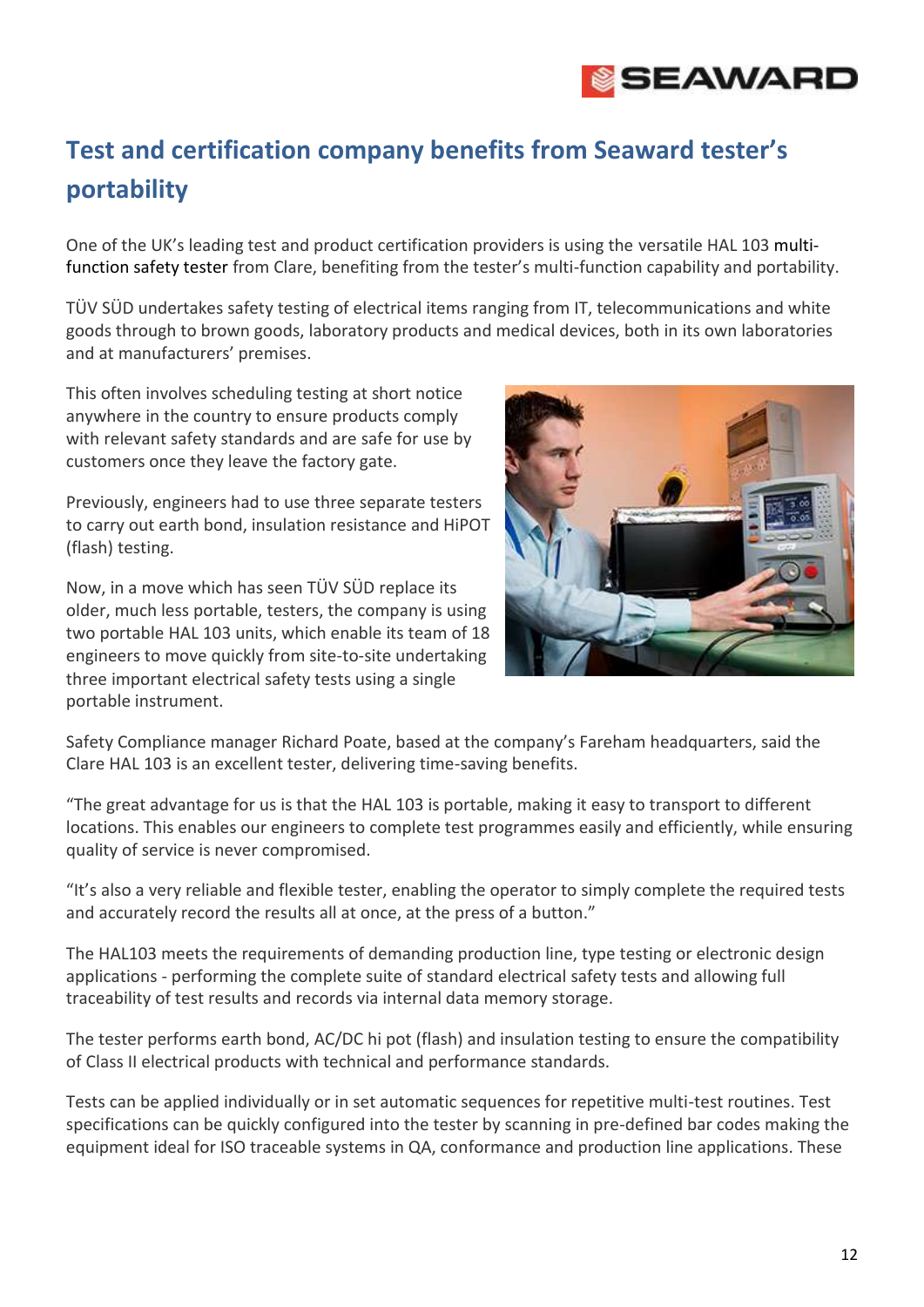![](_page_12_Picture_0.jpeg)

pre-defined bar codes can be generated directly from the tester on adhesive labels or from proprietary Microsoft PC applications.

The HAL 103 has selectable 50 or 60 Hz output frequencies for flash testing and incorporates a 40A constant current low voltage ground bond test. Other features include a large high contrast bar graph display of the mOhm value from 0 to 1,000 and of the programmed output current in Amps.

Specialist software and a large capacity internal database capable of storing up to 6000 records gives the test instrument the ability to store test details and results against individual equipment serial numbers. Test reports can be downloaded directly to a PC or printer for the generation of complete test data records.

The instrument is fully compatible with the requirements of the EN 50191 standard on test environments.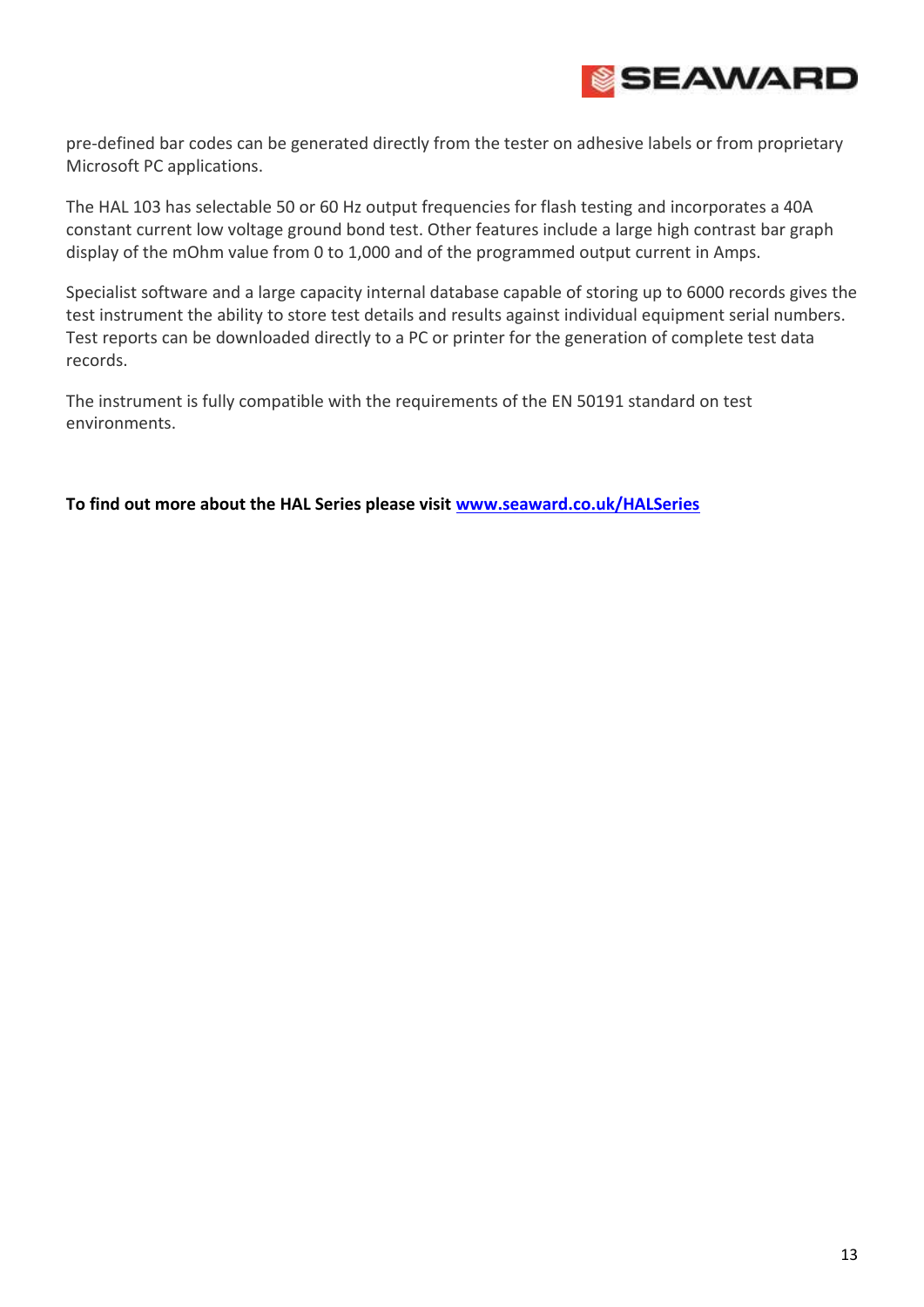![](_page_13_Picture_0.jpeg)

#### <span id="page-13-0"></span>**Seaward HAL104 shines in testing at industrial lighting company**

One of the UK's leading designers and manufacturers of weather and vandal resistant and security lighting has improved electrical safety test standards using the advanced ClareHAL 104 from Seaward.

Designplan, which designs, assembles and distributes a range of linear and bulkhead LED and fluorescent lighting fittings, has been using two HAL 104s on the production lines at its factory in Sutton, Surrey to test upwards of 5,000 lighting control gear tray assemblies each week.

The HAL104s perform a range of tests to ensure compliance with EN 60598 and guarantee product quality, performance and reliability. These include 10A earth continuity; a 500V DC insulation test, which uses a DC test voltage to protect sensitive electronic components during testing, and a 1500v AC flash test if required.

Function testing is also undertaken as part of the test programme to check that each unit switches on/off and lights correctly and that any ancillary equipment works in accordance with technical specifications.

![](_page_13_Picture_6.jpeg)

This is enabling Designplan to ensure its products are

safe to use after leaving the factory gate and that damage to delicate components is avoided in line with the company's quality assurance programme.

The digital HAL104s, which replaced manually operated test equipment, are fast, high performance automatic instruments which record test results and ensure accurate testing is carried out in line with relevant product standards at all times.

Designplan is seeing strong demand for its products from customers in the public housing, prison, and municipal transport sectors.

So, in a move to further secure product quality and reliability, the company will be introducing a third HAL104 as it gears up for expansion following new investment in the Sutton factory by Swedish parent company, Fagerhult. This will see the unit primarily used for testing tailor-made luminaires for special projects and bespoke systems.

Alan Dack, technical manager at Designplan, said: "The HAL 104 is an excellent instrument, which works extremely well providing fast, accurate and reliable testing.

"We considered a range of instruments but went with the HAL104 because, among many other benefits, it provided function testing – the only one we could find that would do this and meet our specific test requirements.

"Another advantage is that it´s technologically advanced; so its future proof, enabling us to meet unexpected test requirements as we introduce more production line improvements in the coming years.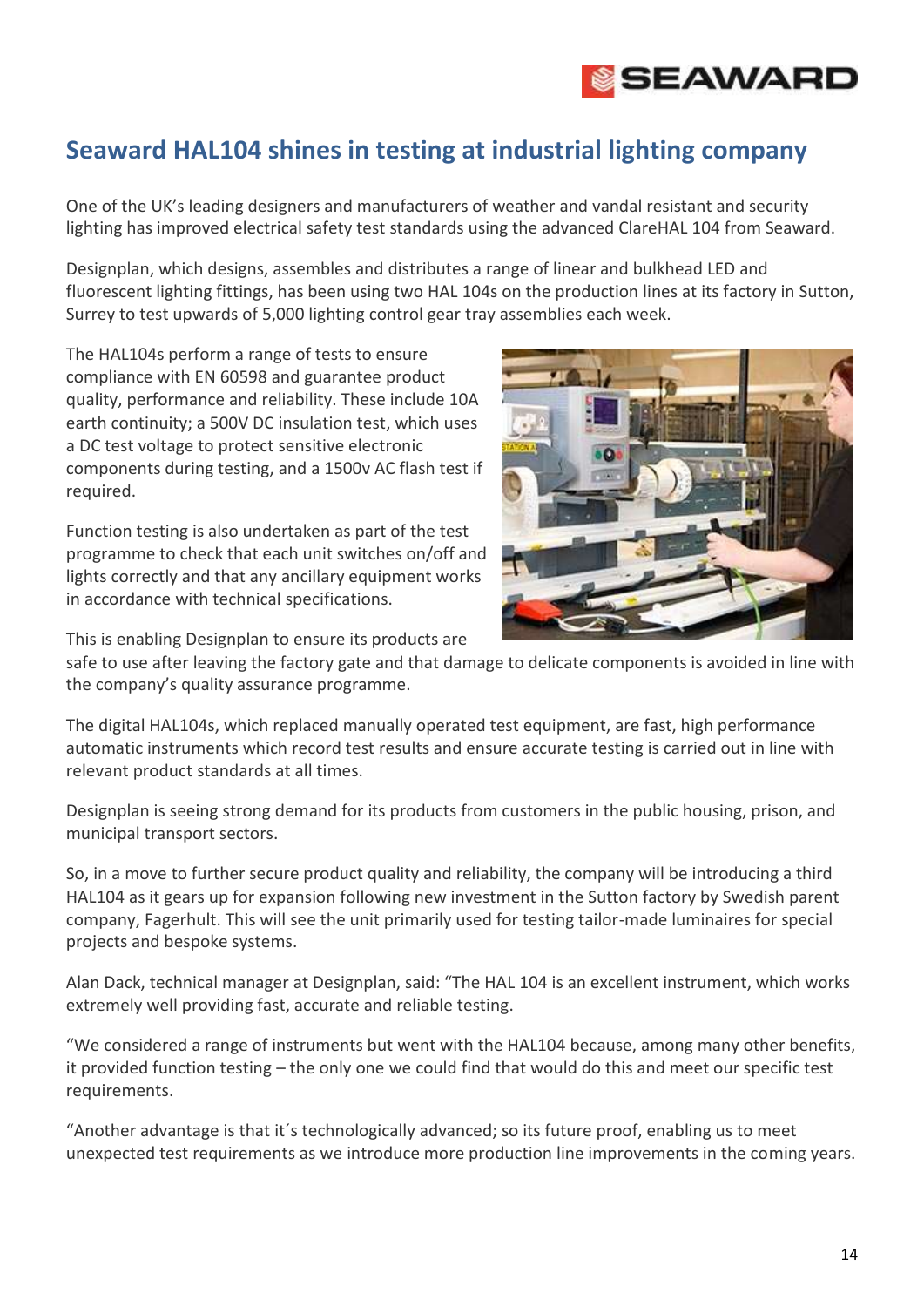![](_page_14_Picture_0.jpeg)

"Features like the barcode scanner, which improves data logging and traceability, and the ability for the test results to be networked will be particularly beneficial."

The HAL 104 combines the performance of a multi-function production line safety tester with load and power factor measurement for product energy consumption and ratings assessments.

The instrument meets the end of line electrical safety compliance tests required by the majority of national and international product safety standards, including EN 60335, EN 60745 and EN 60598 and others.

As well as load and power functional tests, the new tester incorporates AC/DC Hipot (flash / dielectric strength), insulation, ground/earth bond testing to programmable up to 40A, load switching to 26A with measurement to 20 milliamps and leakage to 100 microAmps.

The new tester has widespread applications in production situations where high resolution performance measurements are important and can be used as a manual stand alone tester with simple push button test activation.

Alternatively, it can be fully integrated into automated manufacturing systems with selectable sensors and enclosure interlocks, or by ultimate control using remote PCs and PLCs.

A large, clear full graphic display presents information either in a numerical or analogue format and a powerful internal memory allows the storage of up to 6,000 test results and up to 50 configurable test routines. The instrument can also be interfaced with a variety of accessories ranging from bar code scanners to pass/fail label printers.

The HAL 104 meets all of the requirements of the various British and European standards in relation to high voltage testing and incorporates fully isolated high voltage outputs to ensure the highest levels of operator safety.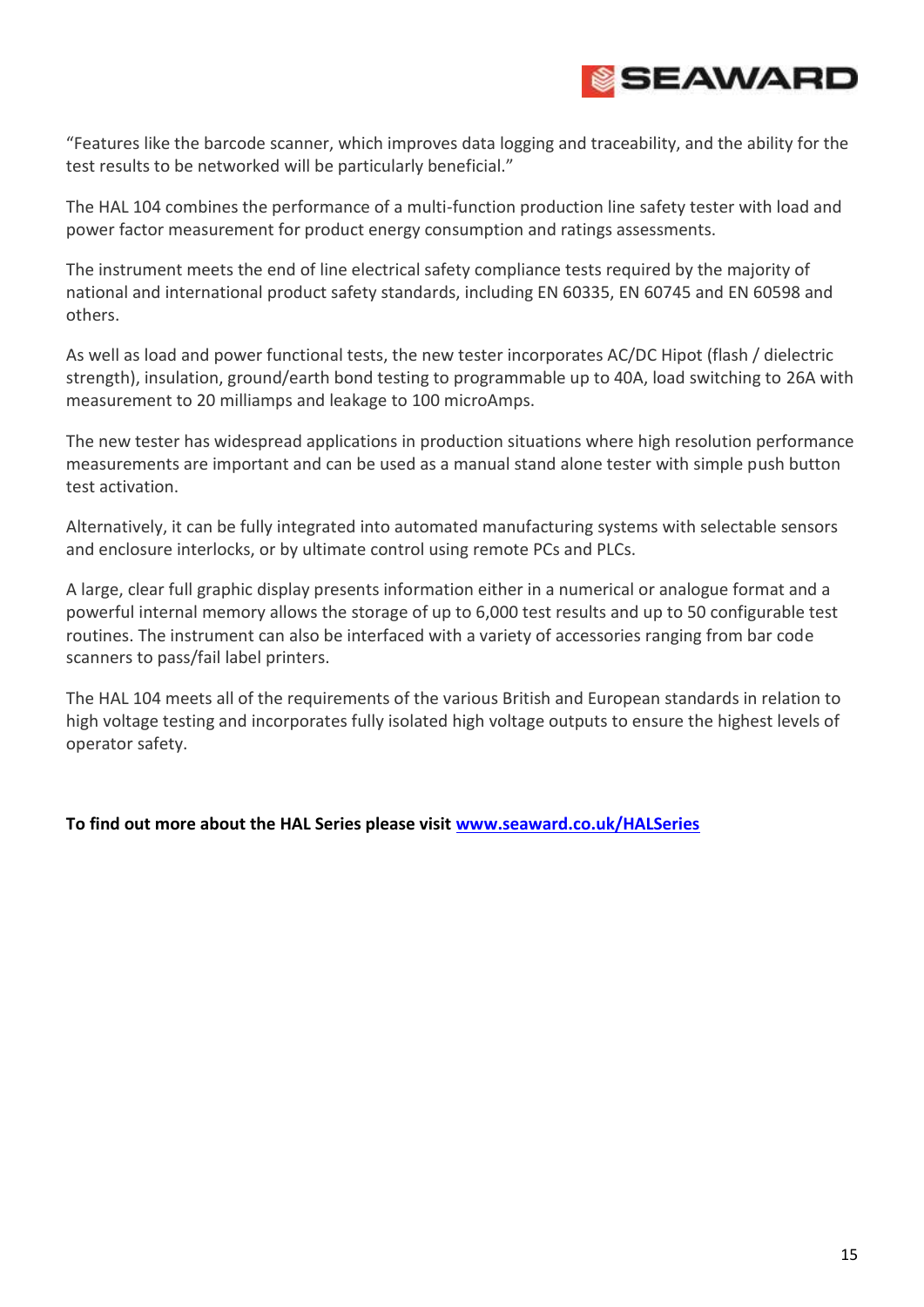![](_page_15_Picture_0.jpeg)

#### <span id="page-15-0"></span>**Seaward tester tastes success at UK coffee machine producer**

The UK's only manufacturer of cappuccino and espresso coffee machines is using the advanced multifunction ClareHAL 104 from Seaward to improve product testing at its West Midlands engineering and manufacturing site.

Fracino is a brand leading manufacturer of stylish and innovative commercial coffee machines for coffee shops, boutique hotels, gastro bars and restaurants. It supplies products to markets around the world and was the first company of its type to achieve the ISO 9001 quality standard.

At its Birmingham facility, newly produced coffee machines are designed and tested for reliability to ensure they operate correctly and to the highest standards of performance and safety.

All products have to be electrically safety tested to ensure they are safe for use by customers once they leave the factory gate. This involves the accurate recording of test results and storing them for quality control and traceability purposes.

So, in a move to improve this process and provide greater flexibility Fracino is now using a ClareHAL 104 on one of its two main production lines.

![](_page_15_Picture_7.jpeg)

This forms an integral part of the quality control processes at the factory, which produces over 3000 machines a year, and enables the company to undertake fast and accurate electrical safety and run testing without damaging product.

The ClareHAL 104 is a fast and efficient automatic manufacturing solution, which records test results and enables accurate testing to be carried out in line with relevant product standards at all times.

Fracino's managing director Adrian Maxwell said the ClareHAL 104 is an excellent tester which works well in the company's precision engineering environment.

He added: "The ClareHAL 104 is an important part of our safety testing processes. It is quick and very easy-to-use, enabling production line staff to complete all the required electrical safety tests and record the results at once, at the press of a button."

The ClareHAL 104 combines the performance of a multi-function production line safety tester with load and power factor measurement for product energy consumption and ratings assessments.

The instrument meets the end of line electrical safety compliance tests required by the majority of national and international product safety standards.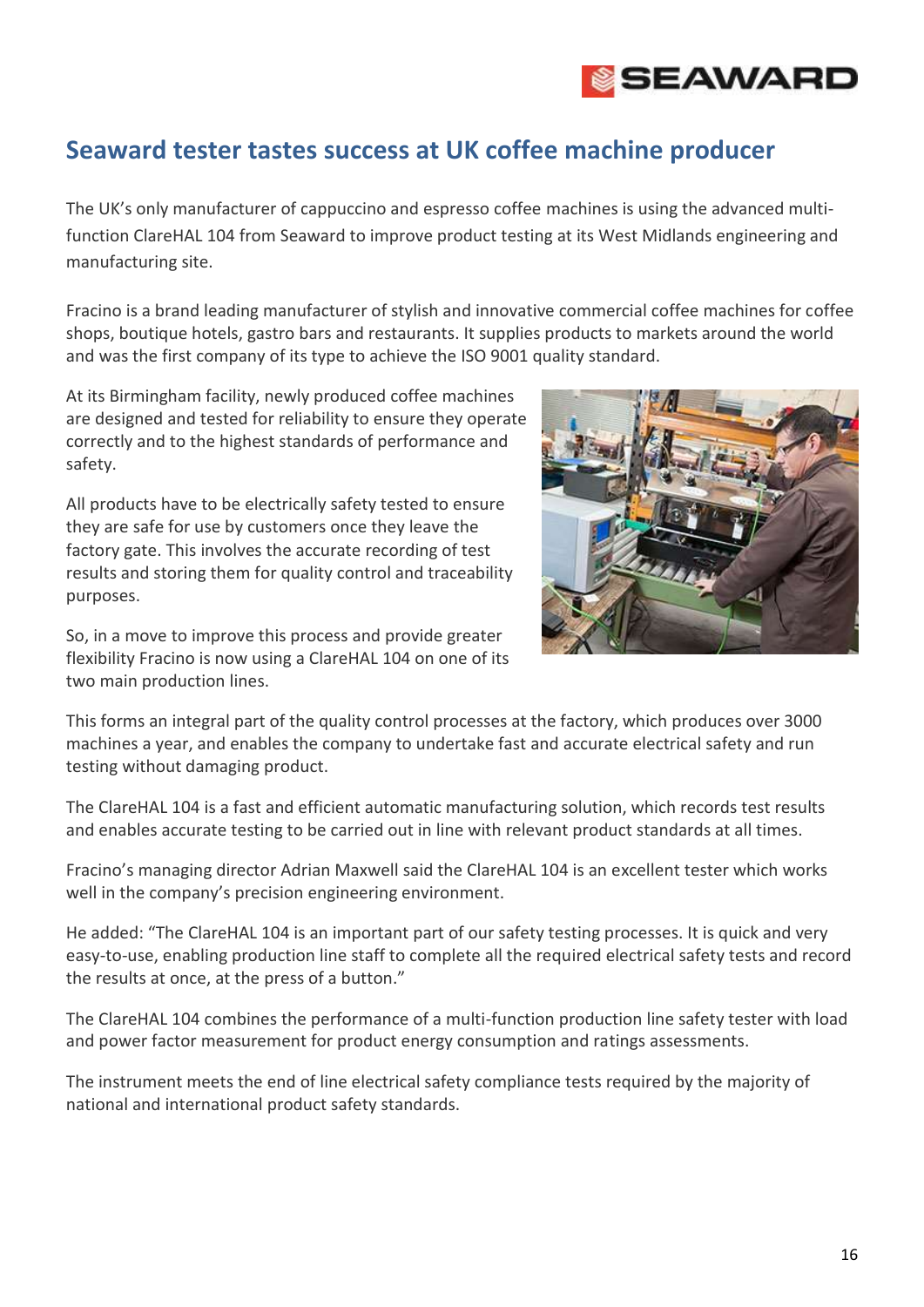![](_page_16_Picture_0.jpeg)

As well as load and power functional tests, the new tester incorporates AC/DC Hipot (flash/dielectric strength), Insulation, Ground/Earth bond testing to 40A, Load Switching to 16A with measurement to 20 milliamps and leakage to 100 microAmps.

The new tester has widespread applications in production situations where high resolution performance measurements are important and can be used as a manual stand alone tester with simple push button test activation.

Alternatively, it can be fully integrated into automated manufacturing systems with selectable sensors and enclosure interlocks, or by ultimate control using remote PCs and PLCs.

A large, clear full graphic display presents information either in a numerical or analogue format and a powerful internal memory allows the storage of up to 6,000 test results and up to 50 configurable test routines (expanded furthermore with Safety–eBase Pro). The instrument can also be interfaced with a variety of accessories ranging from bar code scanners to pass/fail label printers.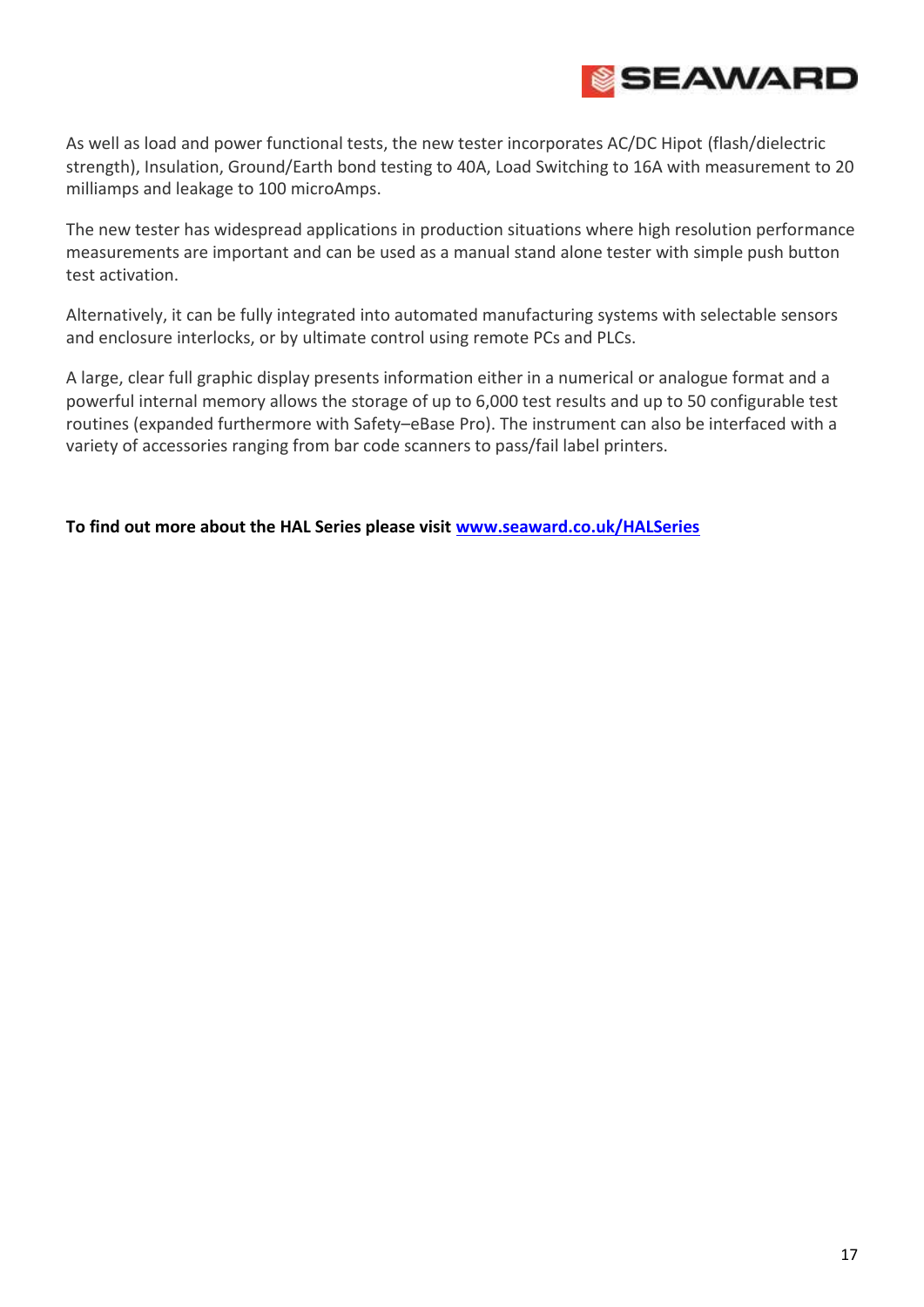![](_page_17_Picture_0.jpeg)

# <span id="page-17-0"></span>**Seaward cooks up safety test success at leading catering manufacturer**

The standard of electrical safety testing at one of the world's leading producers of commercial catering equipment has been improved thanks to the advanced ClareHAL 104 from Seaward.

Lincat, which designs and produces equipment including ovens, grills and fryers, has introduced two HAL 104s on the production lines at its factory in Lincoln where the Silverlink 600 and Lynx 400 ranges of electric counter-top and free-standing catering units are manufactured.

Upwards of 200 of these units are produced and tested each week for supply to the professional catering sector in the UK and across the world.

The HAL 104s, which are designed for the fast and accurate electrical tests required by modern manufacturing environments, are undertaking pre-programmed single phase testing to ensure compliance with BS EN 60335 and guarantee product quality, performance and reliability.

The instruments have been introduced to provide more uniformed testing - every appliance is now tested for the same length of time and under identical conditions.

![](_page_17_Picture_7.jpeg)

This ensures standardisation throughout the test life cycle and with bar-coding provided for improved traceability, any future quality issues can be quickly identified and rectified saving time and costs in the process.

Stephen Kendall, production engineer at Lincat, expects to introduce further HAL 104s in the near future for faster and more accurate safety testing across the entire production process.

He added: "The HAL 104 is an excellent instrument, which works very well providing fast, accurate and reliable testing.

"From a testing perspective, it offers peace-of-mind because it produces standard test results and traceability is an added benefit which contributes to improved after sales support and customer service."

The HAL 104 combines the performance of a multi-function production line safety tester with load and power factor measurement for product energy consumption and ratings assessments.

The instrument meets the end of line electrical safety compliance tests required by the majority of national and international product safety standards.

As well as load and power functional tests, the new tester incorporates AC/DC Hipot (flash / dielectric strength), insulation, ground/earth bond testing to 40A, load switching to 26A with measurement to 20 milliamps and leakage to 100 microAmps.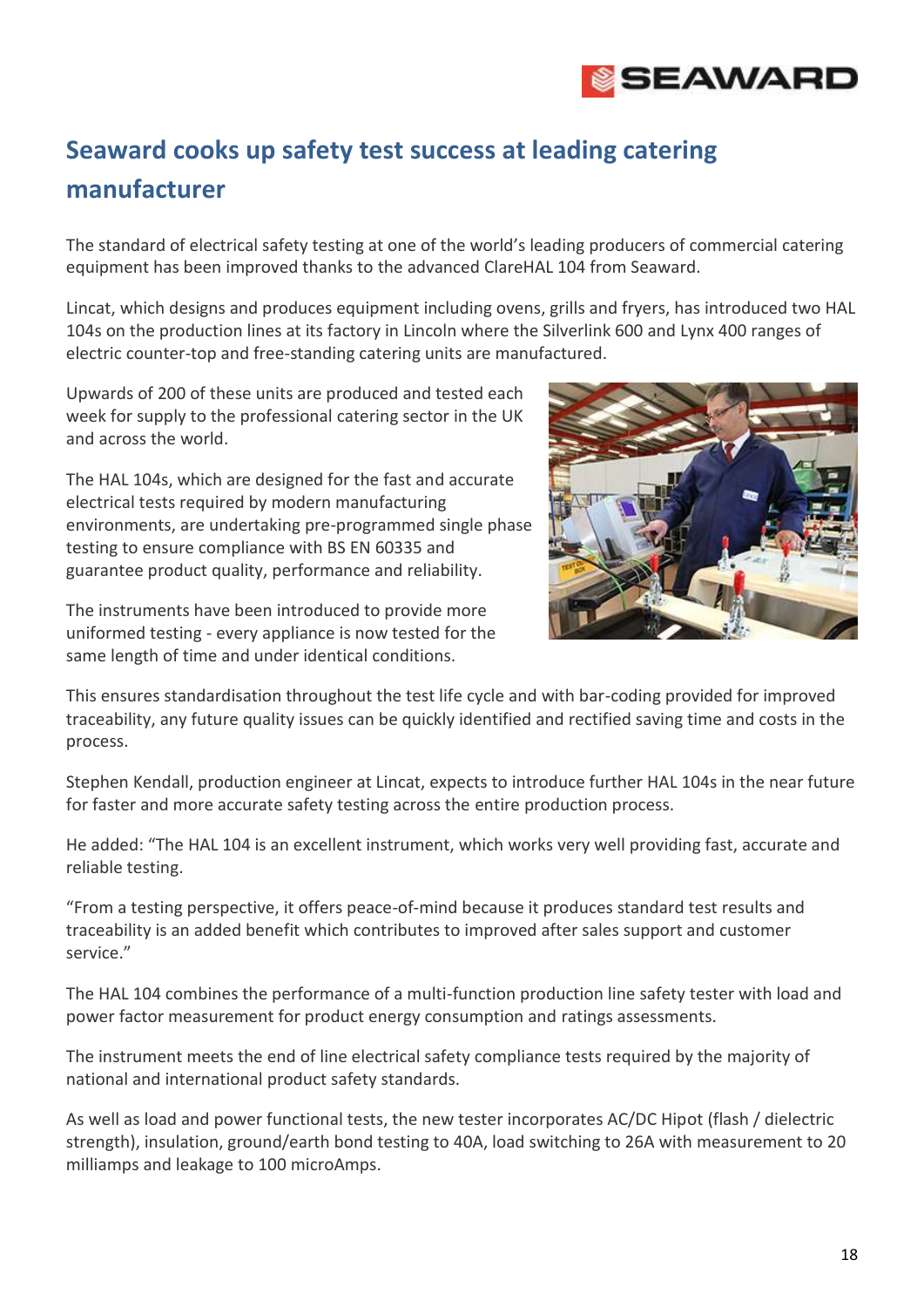![](_page_18_Picture_0.jpeg)

The new tester has widespread applications in production situations where high resolution performance measurements are important and can be used as a manual stand alone tester with simple push button test activation.

Alternatively, it can be fully integrated into automated manufacturing systems with selectable sensors and enclosure interlocks, or by ultimate control using remote PCs and PLCs.

A large, clear full graphic display presents information either in a numerical or analogue format and a powerful internal memory allows the storage of up to 6,000 test results and up to 50 configurable test routines. The instrument can also be interfaced with a variety of accessories ranging from bar code scanners to pass/fail label printers.

The HAL 104 meets all of the requirements of the various British and European standards in relation to high voltage testing and incorporates fully isolated high voltage outputs to ensure the highest levels of operator safety.